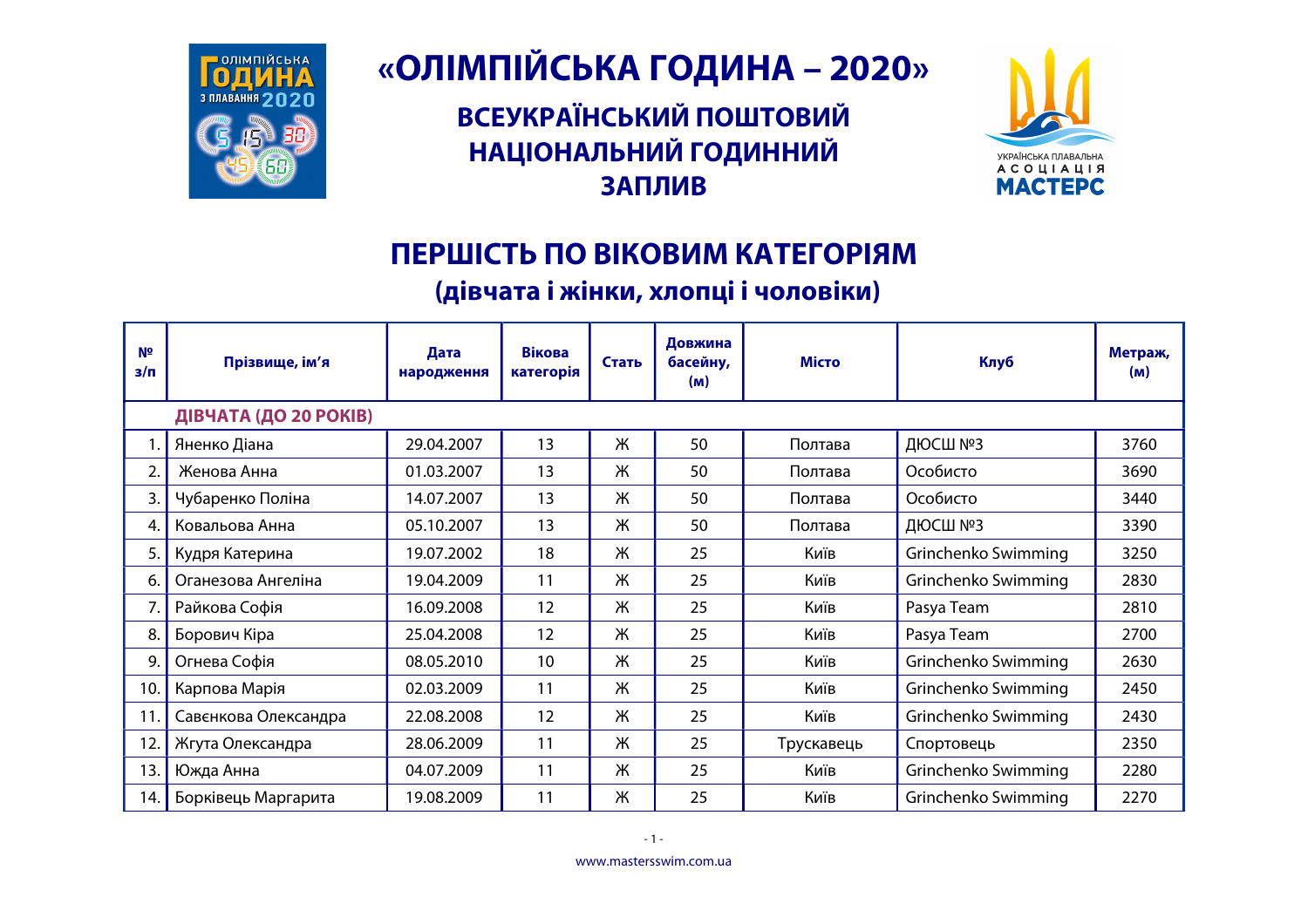| Nº<br>$3/\Pi$ | Прізвище, ім'я       | Дата<br>народження | <b>Вікова</b><br>категорія | Стать | Довжина<br>басейну,<br>(m) | <b>Місто</b> | <b>Клуб</b>          | Метраж,<br>(M) |  |
|---------------|----------------------|--------------------|----------------------------|-------|----------------------------|--------------|----------------------|----------------|--|
| 15.           | Ткач Марія           | 26.08.2008         | 12                         | Ж     | 25                         | Київ         | Grinchenko Swimming  | 2200           |  |
| 16.           | Зіньковська Марія    | 09.04.2006         | 14                         | Ж     | 25                         | Київ         | Grinchenko Swimming  | 2200           |  |
| 17.           | Степанова Анна-Марія | 16.11.2009         | 11                         | Ж     | 25                         | Київ         | Pasya Team           | 1950           |  |
| 18.           | Захарова Діана       | 07.02.2001         | 19                         | Ж     | 25                         | Київ         | Grinchenko Swimming  | 1820           |  |
|               | ЖІНКИ (20-24)        |                    |                            |       |                            |              |                      |                |  |
| 1.            | Хохол Валерія        | 21.08.1996         | $20 - 24$                  | Ж     | 25                         | Київ         | <b>WolfPack</b>      | 3720           |  |
| 2.            | Падалка Вікторія     | 18.06.1999         | $20 - 24$                  | Ж     | 25                         | Київ         | <b>Green Wave</b>    | 2780           |  |
| 3.            | Тіптюк Юлія          | 10.10.1998         | $20 - 24$                  | Ж     | 25                         | Київ         | Grinchenko Swimming  | 2530           |  |
| 4.            | Бондар Таміла        | 11.08.1998         | $20 - 24$                  | Ж     | 25                         | Київ         | Grinchenko Swimming  | 2330           |  |
| 5.            | Чеканова Марія       | 29.01.1998         | $20 - 24$                  | Ж     | 25                         | Київ         | <b>MTA</b>           | 1800           |  |
| 6.            | Дем'янчук Катерина   | 01.05.2000         | $20 - 24$                  | Ж     | 25                         | Київ         | Grinchenko Swimming  | 1750           |  |
| ЖІНКИ (25-29) |                      |                    |                            |       |                            |              |                      |                |  |
| 1.            | Пасічник Ганна       | 24.01.1994         | $25 - 29$                  | Ж     | 25                         | Київ         | Pasya Team           | 4500           |  |
| 2.            | Васюк Тетяна         | 07.09.1992         | $25 - 29$                  | Ж     | 25                         | Київ         | WolfPack             | 2830           |  |
| 3.            | Дяченко Олена        | 06.12.1992         | $25 - 29$                  | Ж     | 25                         | Київ         | Pasya Team           | 1820           |  |
|               | ЖІНКИ (30-34)        |                    |                            |       |                            |              |                      |                |  |
| 1.            | Квіта Валентина      | 28.06.1988         | 30-34                      | Ж     | 25                         | Львів        | Євро-Львів           | 4290           |  |
| 2.            | Зайчик Анастасія     | 04.11.1089         | 30-34                      | Ж     | 25                         | Вараш        | Енергоатом           | 3740           |  |
| 3.            | Струтинська Тетяна   | 26.04.1986         | 30-34                      | Ж     | 25                         | Житомир      | Житомир Аква Мастерс | 3700           |  |
| 4.            | Постнікова Дарина    | 15.01.1988         | 30-34                      | Ж     | 25                         | Київ         | <b>WolfPack</b>      | 3500           |  |
| 5.            | Таган Тетяна         | 26.06.1986         | 30-34                      | Ж     | 50                         | Полтава      | Скажені карасі       | 3420           |  |
| 6.            | Главицька Елла       | 25.02.1988         | 30-34                      | Ж     | 25                         | Чернівці     | Мастерс-Чернівці     | 3410           |  |
| 7.            | Квіта-Каменяк Олена  | 12.12.1985         | $30 - 34$                  | Ж     | 25                         | Львів        | Євро-Львів           | 3330           |  |
| 8.            | Сінельник Анна       | 09.08.1987         | 30-34                      | Ж     | 25                         | Київ         | <b>MTA</b>           | 3330           |  |
| 9.            | Оленєва Надія        | 06.09.1990         | 30-34                      | Ж     | 25                         | Київ         | Pasya Team           | 3250           |  |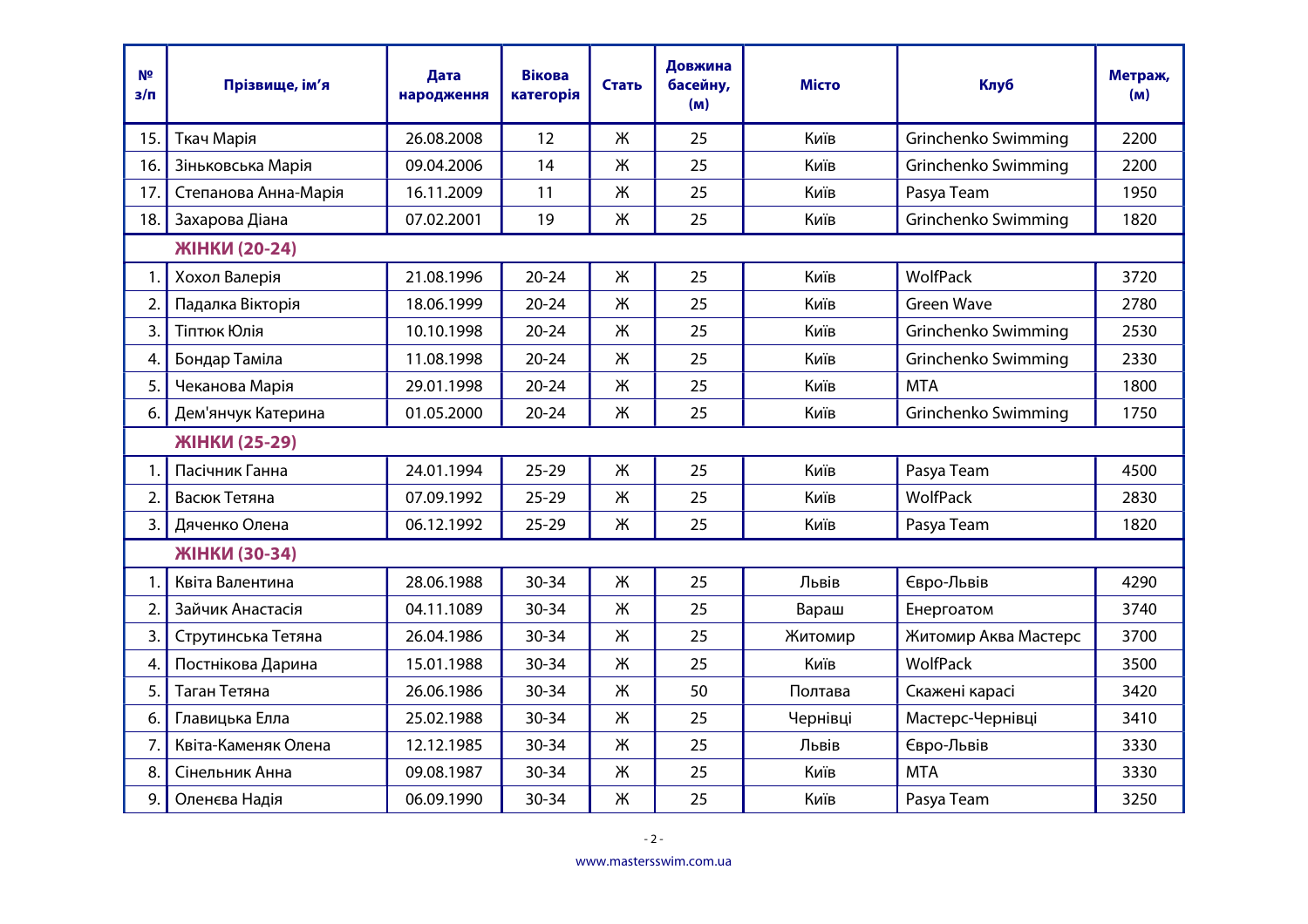| N <sup>2</sup><br>$3/\Pi$ | Прізвище, ім'я       | Дата<br>народження | <b>Вікова</b><br>категорія | Стать | Довжина<br>басейну,<br>(M) | <b>Місто</b> | <b>Клуб</b>          | Метраж,<br>(M) |
|---------------------------|----------------------|--------------------|----------------------------|-------|----------------------------|--------------|----------------------|----------------|
| 10.                       | Шевченко Тетяна      | 01.08.1989         | $30 - 34$                  | Ж     | 25                         | Київ         | Grinchenko Swimming  | 3190           |
| 11.                       | Чернявська Ірина     | 20.05.1990         | 30-34                      | Ж     | 25                         | Київ         | <b>Green Wave</b>    | 3130           |
| 12.                       | Бородай Олександра   | 12.04.1986         | $30 - 34$                  | Ж     | 25                         | Київ         | Pasya Team           | 3020           |
| 13.                       | Овчаренко Євгенія    | 11.11.1985         | 30-34                      | Ж     | 25                         | Дніпро       | Sota Team Dnepr      | 3000           |
| 14.                       | Соколова Надія       | 01.10.1987         | 30-34                      | Ж     | 25                         | Київ         | <b>WolfPack</b>      | 2820           |
| 15.                       | Виноградова Катерина | 22.06.1986         | 30-34                      | Ж     | 25                         | Київ         | Pasya Team           | 2800           |
| 16.                       | Юсупова Вікторія     | 03.03.1986         | 30-34                      | Ж     | 25                         | Львів        | Особисто             | 2790           |
| 17.                       | Луценко Наталія      | 04.07.1989         | 30-34                      | Ж     | 25                         | Київ         | <b>WolfPack</b>      | 2770           |
| 18.                       | Ахмедова Вікторія    | 04.06.1989         | 30-34                      | Ж     | 25                         | Київ         | <b>WolfPack</b>      | 2650           |
| 19.                       | Мамченкова Оксана    | 01.07.1987         | 30-34                      | Ж     | 25                         | Київ         | Особисто             | 2630           |
| 20.                       | Фесіна Катерина      | 19.12.1990         | 30-34                      | Ж     | 25                         | Київ         | <b>Team Upstream</b> | 2510           |
| 21.                       | Новосад Анна         | 20.12.1986         | 30-34                      | Ж     | 25                         | Київ         | <b>MTA</b>           | 2450           |
| 22.                       | Соколовська Олена    | 17.02.1986         | 30-34                      | Ж     | 25                         | Київ         | <b>WolfPack</b>      | 2390           |
| 23.                       | Даниленко Олена      | 23.06.1986         | 30-34                      | Ж     | 25                         | Київ         | WolfPack             | 2280           |
| 24.                       | Руднік-Гриньків Юлія | 20.07.1989         | 30-34                      | Ж     | 25                         | Вараш        | Amber TRI Sports     | 2260           |
| 25.                       | Ковальова Марина     | 07.04.1988         | 30-34                      | Ж     | 25                         | Київ         | Особисто             | 2210           |
| 26.                       | Пузікова Катерина    | 02.11.1988         | $30 - 34$                  | Ж     | 25                         | Житомир      | Інваспорт            | 2200           |
| 27.                       | Вшивенко Катерина    | 17.09.1988         | $30 - 34$                  | Ж     | 25                         | Київ         | Pasya Team           | 2020           |
| 28.                       | Гаврилюк Дар'я       | 02.08.1986         | $30 - 34$                  | Ж     | 25                         | Київ         | <b>MTA</b>           | 1900           |
|                           | ЖІНКИ (35-39)        |                    |                            |       |                            |              |                      |                |
| 1.                        | Данченко Алла        | 12.06.1981         | $35 - 39$                  | Ж     | 25                         | Київ         | Pasya Team           | 3370           |
| 2.                        | Федоровська Надія    | 15.11.1983         | $35 - 39$                  | Ж     | 25                         | Київ         | <b>Green Wave</b>    | 3300           |
| 3.                        | Зоценко Анна         | 31.01.1983         | 35-39                      | Ж     | 25                         | Київ         | WolfPack             | 3250           |
| 4.                        | Теличенко Світлана   | 25.08.1985         | $35 - 39$                  | Ж     | 25                         | Київ         | <b>Team Upstream</b> | 3100           |
| 5.                        | Шпак Тетяна          | 28.06.1982         | $35 - 39$                  | Ж     | 25                         | Київ         | WolfPack             | 2920           |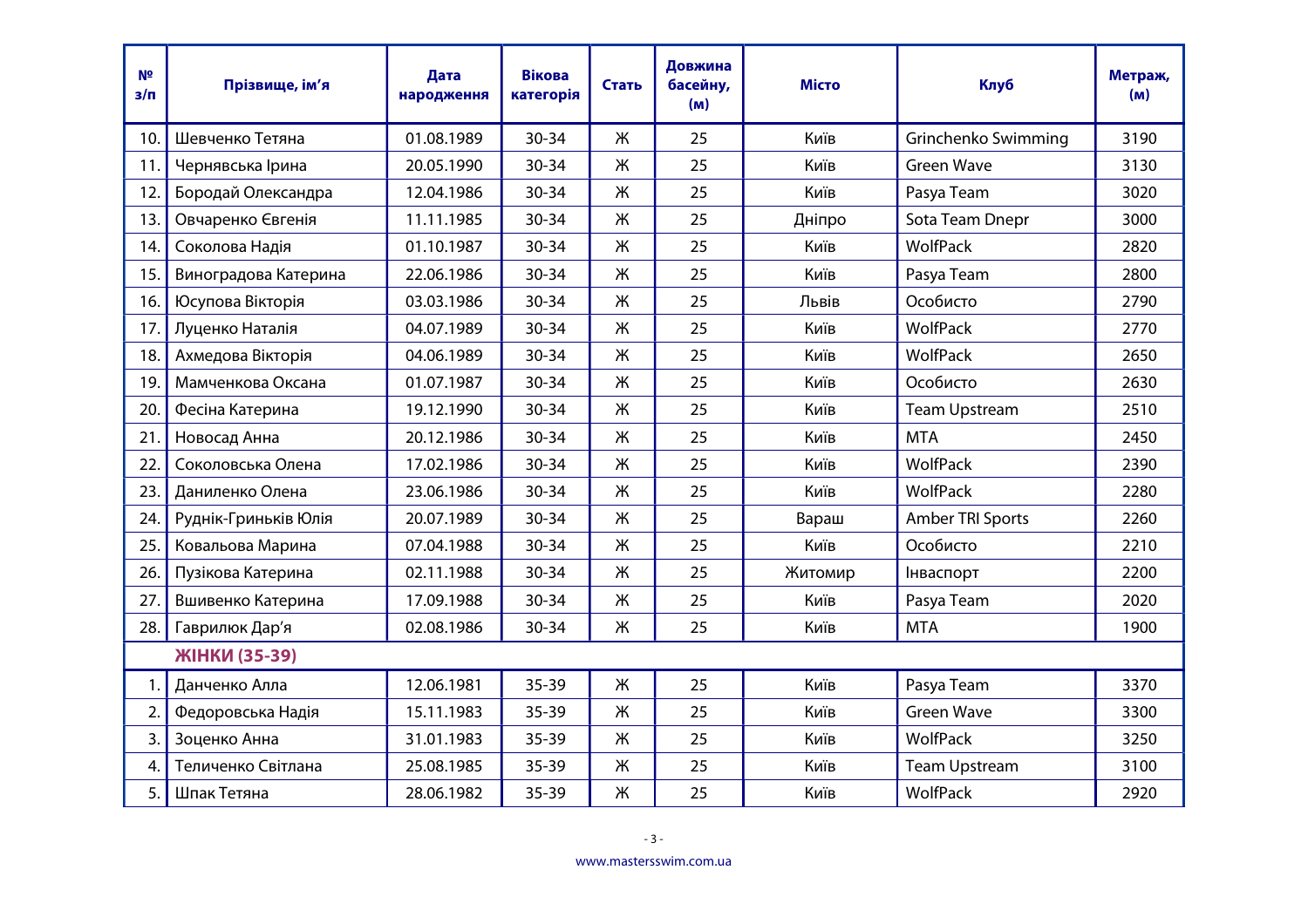| N <sup>2</sup><br>$3/\Pi$ | Прізвище, ім'я     | Дата<br>народження | Вікова<br>категорія | Стать | Довжина<br>басейну,<br>(M) | <b>Місто</b> | <b>Клуб</b>          | Метраж,<br>(M) |
|---------------------------|--------------------|--------------------|---------------------|-------|----------------------------|--------------|----------------------|----------------|
| 6.                        | Ситняк Тетяна      | 15.06.1985         | $35 - 39$           | Ж     | 25                         | Київ         | Marlin               | 2850           |
| 7.                        | Єрченко Ірина      | 21.09.1984         | 35-39               | Ж     | 25                         | Київ         | Pasya Team           | 2600           |
| 8.                        | Тріска Наталія     | 13.08.1984         | $35 - 39$           | Ж     | 25                         | Київ         | Pasya Team           | 2320           |
| 9.                        | Петренко Аліна     | 25.03.1983         | 35-39               | Ж     | 25                         | Київ         | WolfPack             | 2170           |
| 10.                       | Савицька Олена     | 20.05.1981         | $35 - 39$           | Ж     | 25                         | Київ         | <b>WolfPack</b>      | 2150           |
| 11.                       | Липська Анна       | 02.03.1982         | 35-39               | Ж     | 25                         | Київ         | Pasya Team           | 1990           |
| 12.                       | Текеянова Євгенія  | 20.06.1984         | 35-39               | Ж     | 25                         | Київ         | Pasya Team           | 1750           |
| 13.                       | Сенюкова Марина    | 14.03.1980         | $35 - 39$           | Ж     | 25                         | Київ         | Pasya Team           | 1420           |
|                           | ЖІНКИ (40-44)      |                    |                     |       |                            |              |                      |                |
| 1.                        | Боришкевич Наталія | 15.04.1976         | 40-44               | Ж     | 25                         | Київ         | WolfPack             | 3950           |
| 2.                        | Міхалева Ольга     | 18.06.1979         | 40-44               | Ж     | 25                         | Чернівці     | Актив-Мастерс        | 3600           |
| 3.                        | Коновалова Ганна   | 11.02.1980         | 40-44               | Ж     | 25                         | Київ         | <b>Team Upstream</b> | 3470           |
| 4.                        | Ніколаєва Наталія  | 11.07.1980         | 40-44               | Ж     | 25                         | Київ         | <b>Team Upstream</b> | 3170           |
| 5.                        | Іскра Уляна        | 12.07.1976         | $40 - 44$           | Ж     | 25                         | Київ         | Grinchenko Swimming  | 2790           |
| 6.                        | Федченко Марина    | 27.08.1978         | 40-44               | Ж     | 25                         | Київ         | <b>Team Upstream</b> | 2770           |
| 7.                        | Грек Вікторія      | 31.06.1979         | 40-44               | Ж     | 25                         | Київ         | <b>MTA</b>           | 2700           |
| 8.                        | Михайлова Наталія  | 26.07.1980         | 40-44               | Ж     | 25                         | Київ         | WolfPack             | 2520           |
| 9.                        | Лихман Марія       | 16.02.1978         | 40-44               | Ж     | 25                         | Київ         | WolfPack             | 2340           |
| 10.                       | Тютюнник Юлія      | 13.08.1980         | 40-44               | Ж     | 25                         | Київ         | <b>WolfPack</b>      | 2290           |
| 11.                       | Гуцало Олена       | 15.09.1978         | $40 - 44$           | Ж     | 25                         | Вараш        | Енергоатом           | 2270           |
| 12.                       | Філіпчук Ірина     | 18.02.1978         | 40-44               | Ж     | 25                         | Київ         | Pasya Team           | 2230           |
| 13.                       | Егорова Євгенія    | 01.09.1977         | 40-44               | Ж     | 25                         | Київ         | Pasya Team           | 2220           |
| 14.                       | Матвіюк Олена      | 14.02.1977         | 40-44               | Ж     | 25                         | Київ         | Pasya Team           | 2070           |
| 15.                       | Смірнова Олеся     | 08.06.1980         | $40 - 44$           | Ж     | 25                         | Київ         | Pasya Team           | 1660           |
|                           | ЖІНКИ (45-49)      |                    |                     |       |                            |              |                      |                |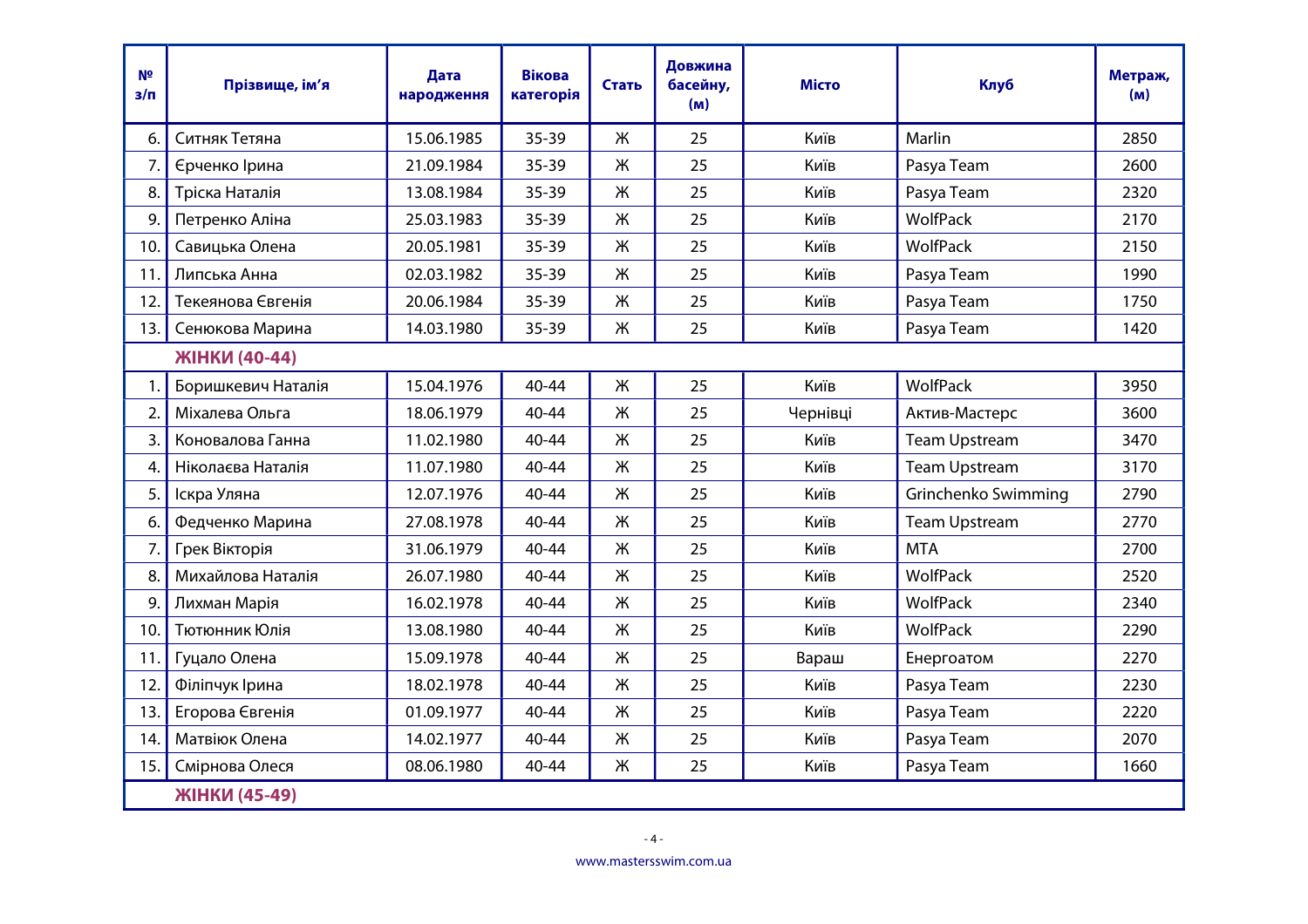| N <sup>2</sup><br>$3/\pi$ | Прізвище, ім'я     | Дата<br>народження | <b>Вікова</b><br>категорія | Стать | Довжина<br>басейну,<br>(m) | <b>Місто</b> | <b>Клуб</b>          | Метраж,<br>(M) |
|---------------------------|--------------------|--------------------|----------------------------|-------|----------------------------|--------------|----------------------|----------------|
| 1.                        | Елфімова Інга      | 13.04.1973         | 45-49                      | Ж     | 25                         | Одеса        | Одеса Аква Мастерс   | 3970           |
| 2.                        | Марікуца Тіна      | 01.01.1971         | 45-49                      | Ж     | 50                         | Кривий Ріг   | Кривбас Мастерс      | 3520           |
| 3.                        | Сімчук Наталія     | 11.01.1974         | 45-49                      | Ж     | 25                         | Вараш        | Енергоатом           | 3260           |
| 4.                        | Цеценова Ольга     | 01.07.1974         | 45-49                      | Ж     | 25                         | Київ         | WolfPack             | 2650           |
| 5.                        | Сафонова Наталя    | 31.01.1972         | 45-49                      | Ж     | 25                         | Харків       | Сафарі               | 2470           |
| 6.                        | Задорожна Ірина    | 13.11.1972         | 45-49                      | Ж     | 25                         | Київ         | WolfPack             | 2430           |
| 7.                        | Шурубор Тетяна     | 22.10.1972         | 45-49                      | Ж     | 25                         | Київ         | Marlin               | 2280           |
| 8.                        | Нікуліна Тетяна    | 30.10.1974         | 45-49                      | Ж     | 25                         | Харків       | Сафарі               | 2230           |
| 9.                        | Пєльтєк Олена      | 15.11.1975         | 45-49                      | Ж     | 25                         | Київ         | Pasya Team           | 2110           |
| 10.                       | Синюкова Ольга     | 16.02.1971         | 45-49                      | Ж     | 25                         | Харків       | Сафарі               | 2100           |
| 11.                       | Ліндхольт Єлена    | 02.05.1971         | 45-49                      | Ж     | 25                         | Чубинське    | Чубинські Бобри      | 1900           |
| 12.                       | Дудка Катерина     | 30.01.1971         | 45-49                      | Ж     | 25                         | Київ         | Pasya Team           | 1500           |
|                           | ЖІНКИ (50-54)      |                    |                            |       |                            |              |                      |                |
| 1.                        | Немирович Діна     | 27.07.1970         | 50-54                      | Ж     | 25                         | Київ         | Pasya Team           | 2880           |
| 2.                        | Давидова Юлія      | 17.05.1969         | 50-54                      | Ж     | 25                         | Київ         | Marlin               | 2230           |
|                           | ЖІНКИ (55-59)      |                    |                            |       |                            |              |                      |                |
| 1.                        | Кочергіна Наталія  | 01.01.1965         | 55-59                      | Ж     | 50                         | Кривий Ріг   | Кривбас Мастерс      | 3730           |
| 2.                        | Ляшенко Олена      | 16.04.1964         | 55-59                      | Ж     | 50                         | Київ         | Гаврилич Мастерс     | 3350           |
| 3.                        | Ляшенко Алла       | 26.07.1964         | 55-59                      | Ж     | 50                         | Київ         | Гаврилич Мастерс     | 3050           |
| 4.                        | Грищенко Валентина | 08.03.1964         | 55-59                      | Ж     | 25                         | Житомир      | Житомир Аква Мастерс | 2880           |
| 5.                        | Мельник Ольга      | 26.07.1964         | 55-59                      | Ж     | 50                         | Київ         | Гаврилич Мастерс     | 2800           |
| 6.                        | Юсипенко Світлана  | 02.04.1965         | 55-59                      | Ж     | 25                         | Київ         | WolfPack             | 2680           |
| 7.                        | Бойко Лариса       | 30.10.1960         | 55-59                      | Ж     | 25                         | Житомир      | Житомир Аква Мастерс | 2580           |
| 8.                        | Лазарєва Валентина | 02.02.1965         | 55-59                      | Ж     | 25                         | Київ         | Pasya Team           | 2550           |
|                           | ЖІНКИ (60-64)      |                    |                            |       |                            |              |                      |                |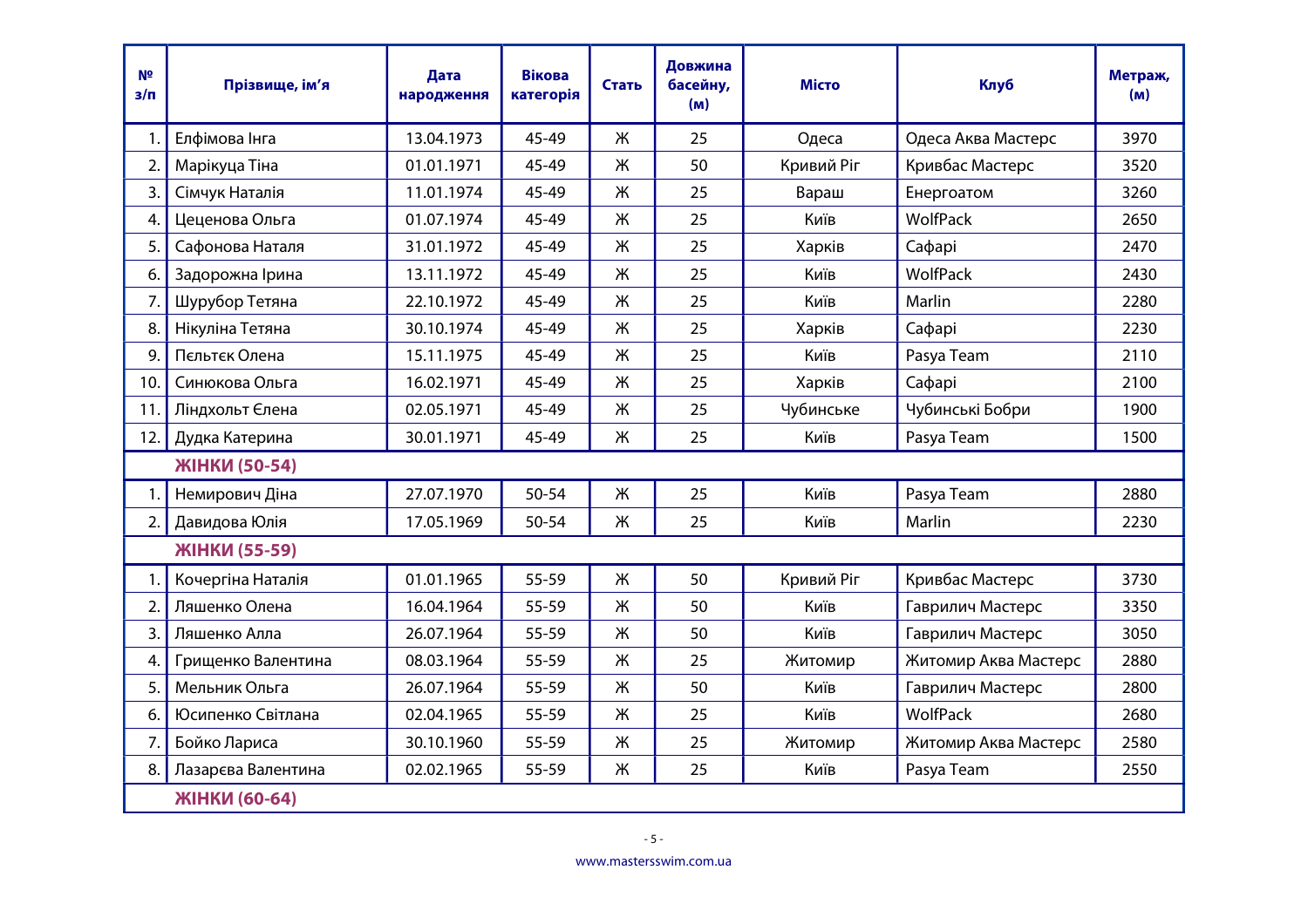| N <sub>2</sub><br>з/п | Прізвище, ім'я        | Дата<br>народження | <b>Вікова</b><br>категорія | Стать | Довжина<br>басейну,<br>(m) | <b>Місто</b> | <b>Клуб</b>          | Метраж,<br>(m) |
|-----------------------|-----------------------|--------------------|----------------------------|-------|----------------------------|--------------|----------------------|----------------|
| 1.                    | Саторнік Олена        | 23.01.1960         | 60-64                      | Ж     | 25                         | Чубинське    | Чубинські Бобри      | 2820           |
| 2.                    | Дуплійчук Тетяна      | 23.12.1958         | 60-64                      | Ж     | 25                         | Житомир      | Житомир Аква Мастерс | 2670           |
| 3.                    | Брилякова Світлана    | 21.05.1958         | 60-64                      | Ж     | 50                         | Полтава      | Скажені карасі       | 2590           |
|                       | ЖІНКИ (65-69)         |                    |                            |       |                            |              |                      |                |
| 1.                    | Островська Марія      | 29.01.1955         | 65-69                      | Ж     | 50                         | Львів        | Євро-Львів           | 2580           |
| 2.                    | Демус Тетяна          | 16.01.1955         | 65-69                      | Ж     | 50                         | Полтава      | Особисто             | 2230           |
| 3.                    | Коноваленко Надія     | 25.01.1954         | 65-69                      | Ж     | 25                         | Київ         | Pasya Team           | 1720           |
| 4.                    | Закревська Галина     | 20.05.1954         | 65-69                      | Ж     | 50                         | Полтава      | Особисто             | 1620           |
|                       | ЖІНКИ (75-79)         |                    |                            |       |                            |              |                      |                |
| 1.                    | Голуб Ніна            | 28.01.1942         | 75-79                      | Ж     | 50                         | Львів        | Євро-Львів           | 1770           |
|                       | ХЛОПЦІ (ДО 20 РОКІВ)  |                    |                            |       |                            |              |                      |                |
|                       | Кузнецов Андрій       | 01.01.2004         | 16                         | M     | 25                         | Одеса        | Одеса Аква Мастерс   | 4480           |
| 2.                    | Яненко Олексій        | 2003               | 17                         | M     | 25                         | Житомир      | Тріатлон             | 4380           |
| 3.                    | Гуцало Антон          | 22.01.2002         | 18                         | M     | 25                         | Вараш        | Енергоатом           | 4130           |
| 4.                    | Герасименко Георгій   | 17.02.2008         | 12                         | M     | 50                         | Полтава      | ДЮСШ №3              | 4090           |
| 5.                    | Мельников Микита      | 26.04.2006         | 14                         | M     | 50                         | Полтава      | ДЮСШ №3              | 4030           |
| 6.                    | Немко Володимир       | 2005               | 15                         | M     | 25                         | Житомир      | Тріатлон             | 3810           |
| 7.                    | Поровай-Невойт Богдан | 28.01.2005         | 15                         | M     | 50                         | Полтава      | Особисто             | 3770           |
| 8.                    | Кизим Артем           | 03.07.2006         | 14                         | M     | 50                         | Полтава      | ДЮСШ №3              | 3630           |
| 9.                    | Зайцев Владислав      | 24.06.2005         | 15                         | M     | 25                         | Київ         | Pasya Team           | 3520           |
| 10.                   | Борщ Кирило           | 26.03.2008         | 12                         | M     | 50                         | Полтава      | Скажені карасі       | 3500           |
| 11.                   | Василенко Василь      | 23.12.2008         | 12                         | M     | 50                         | Полтава      | ДЮСШ №3              | 3380           |
| 12.                   | Біланчук Михайло      | 24.01.2005         | 15                         | M     | 25                         | Київ         | Grinchenko Swimming  | 3260           |
| 13.                   | Кушнір Богдан         | 16.05.2006         | 14                         | M     | 50                         | Полтава      | ДЮСШ №3              | 3230           |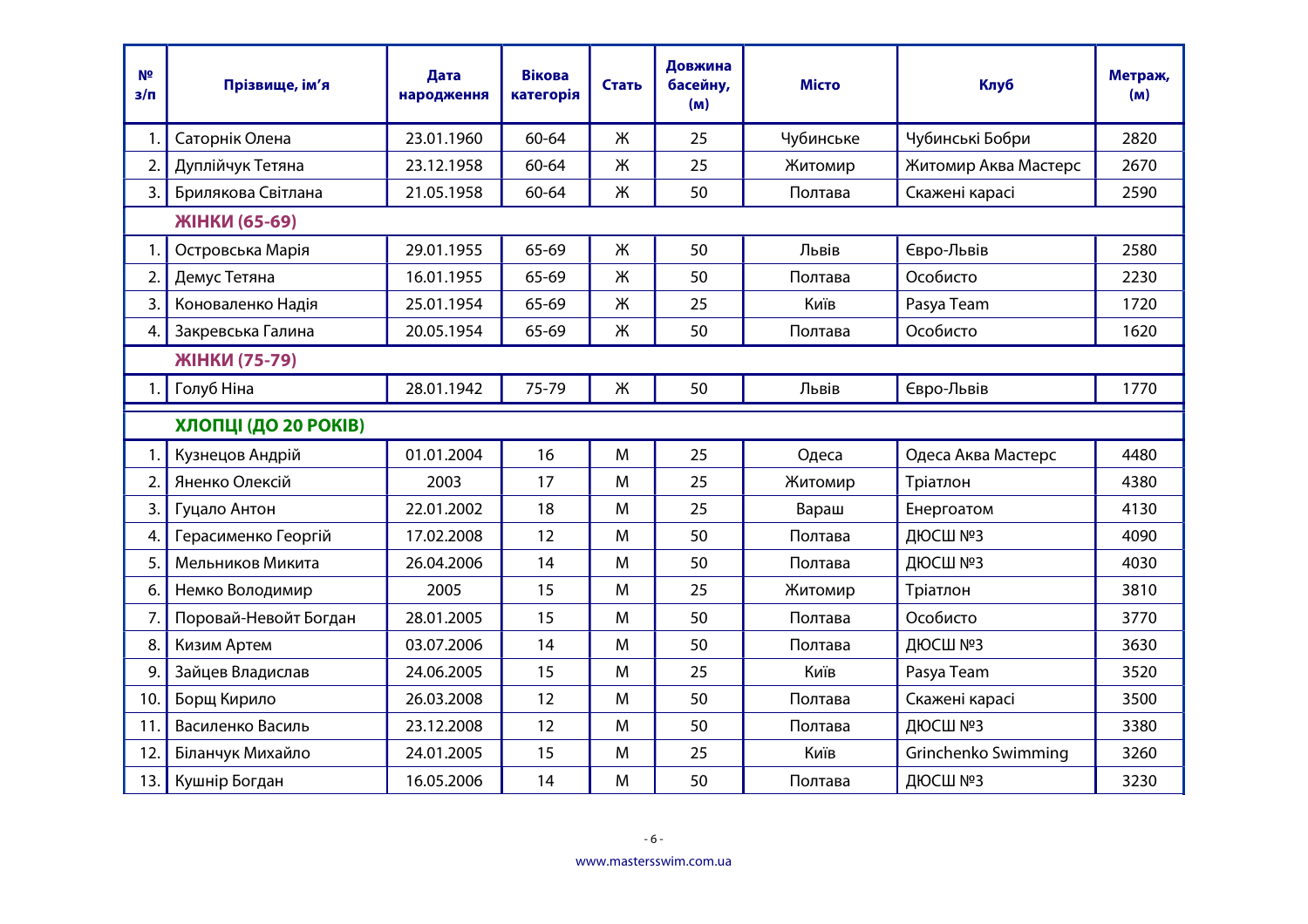| N <sup>2</sup><br>з/п | Прізвище, ім'я        | Дата<br>народження | <b>Вікова</b><br>категорія | Стать | Довжина<br>басейну,<br>(m) | Місто   | <b>Клуб</b>         | Метраж,<br>(M) |
|-----------------------|-----------------------|--------------------|----------------------------|-------|----------------------------|---------|---------------------|----------------|
| 14.                   | Самойленко Андрій     | 26.09.2003         | 17                         | M     | 25                         | Київ    | Grinchenko Swimming | 3160           |
| 15.                   | Васюков Олександр     | 07.10.2006         | 14                         | M     | 25                         | Київ    | <b>MTA</b>          | 3150           |
| 16.                   | Морозов Нікіта        | 07.01.2005         | 15                         | M     | 25                         | Київ    | Grinchenko Swimming | 3150           |
| 17.                   | Ахмедов Магомед       | 17.07.2001         | 19                         | M     | 25                         | Київ    | WolfPack            | 3140           |
| 18.                   | Заливний Семен        | 17.09.2004         | 16                         | M     | 25                         | Київ    | Grinchenko Swimming | 3030           |
| 19.                   | Скорина Олексій       | 13.11.2001         | 19                         | M     | 25                         | Київ    | Pasya Team          | 3000           |
| 20.                   | Воровей Андрій        | 30.10.2007         | 13                         | M     | 25                         | Київ    | Grinchenko Swimming | 2950           |
| 21.                   | Пархоменко Георгій    | 31.03.2006         | 14                         | M     | 25                         | Київ    | Grinchenko Swimming | 2950           |
| 22.                   | Славінський Станіслав | 12.04.2001         | 19                         | M     | 25                         | Київ    | Grinchenko Swimming | 2900           |
| 23.                   | Шаповалов Микола      | 23.03.2001         | 19                         | M     | 25                         | Київ    | Grinchenko Swimming | 2900           |
| 24.                   | Данченко Олександр    | 07.12.2005         | 15                         | M     | 25                         | Київ    | Pasya Team          | 2890           |
| 25.                   | Тітовський Олег       | 17.03.2006         | 14                         | M     | 25                         | Київ    | Grinchenko Swimming | 2880           |
| 26.                   | Данильченко Савва     | 07.04.2005         | 15                         | M     | 25                         | Київ    | Grinchenko Swimming | 2870           |
| 27.                   | Осауленко Олександр   | 14.07.2008         | 12                         | M     | 25                         | Київ    | Grinchenko Swimming | 2830           |
| 28.                   | Дьомин Данило         | 19.09.2007         | 13                         | M     | 25                         | Київ    | Grinchenko Swimming | 2800           |
| 29.                   | Барановський Максим   | 23.11.2006         | 14                         | M     | 25                         | Київ    | <b>MTA</b>          | 2800           |
| 30.                   | Пригода Гліб          | 29.06.2006         | 14                         | M     | 25                         | Київ    | Grinchenko Swimming | 2780           |
| 31.                   | Матвійчук Андрій      | 22.01.2007         | 13                         | M     | 25                         | Київ    | Grinchenko Swimming | 2740           |
| 32.                   | Єгоров Ілля           | 05.06.2007         | 13                         | M     | 25                         | Київ    | Grinchenko Swimming | 2720           |
| 33.                   | Кузьменко Тимофій     | 22.03.2006         | 14                         | M     | 25                         | Київ    | Grinchenko Swimming | 2680           |
| 34.                   | Федорець Назар        | 22.05.2006         | 14                         | M     | 25                         | Київ    | Grinchenko Swimming | 2600           |
| 35.                   | Циганенко Богдан      | 17.07.2006         | 14                         | M     | 25                         | Київ    | Grinchenko Swimming | 2590           |
| 36.                   | Косенко Гліб          | 26.12.2010         | 10                         | M     | 25                         | Вінниця | Особисто            | 2530           |
| 37.                   | Гордок Артем          | 06.12.2006         | 14                         | M     | 25                         | Київ    | Grinchenko Swimming | 2450           |
| 38.                   | Васюков Іван          | 02.12.2008         | 12                         | M     | 25                         | Київ    | <b>MTA</b>          | 2400           |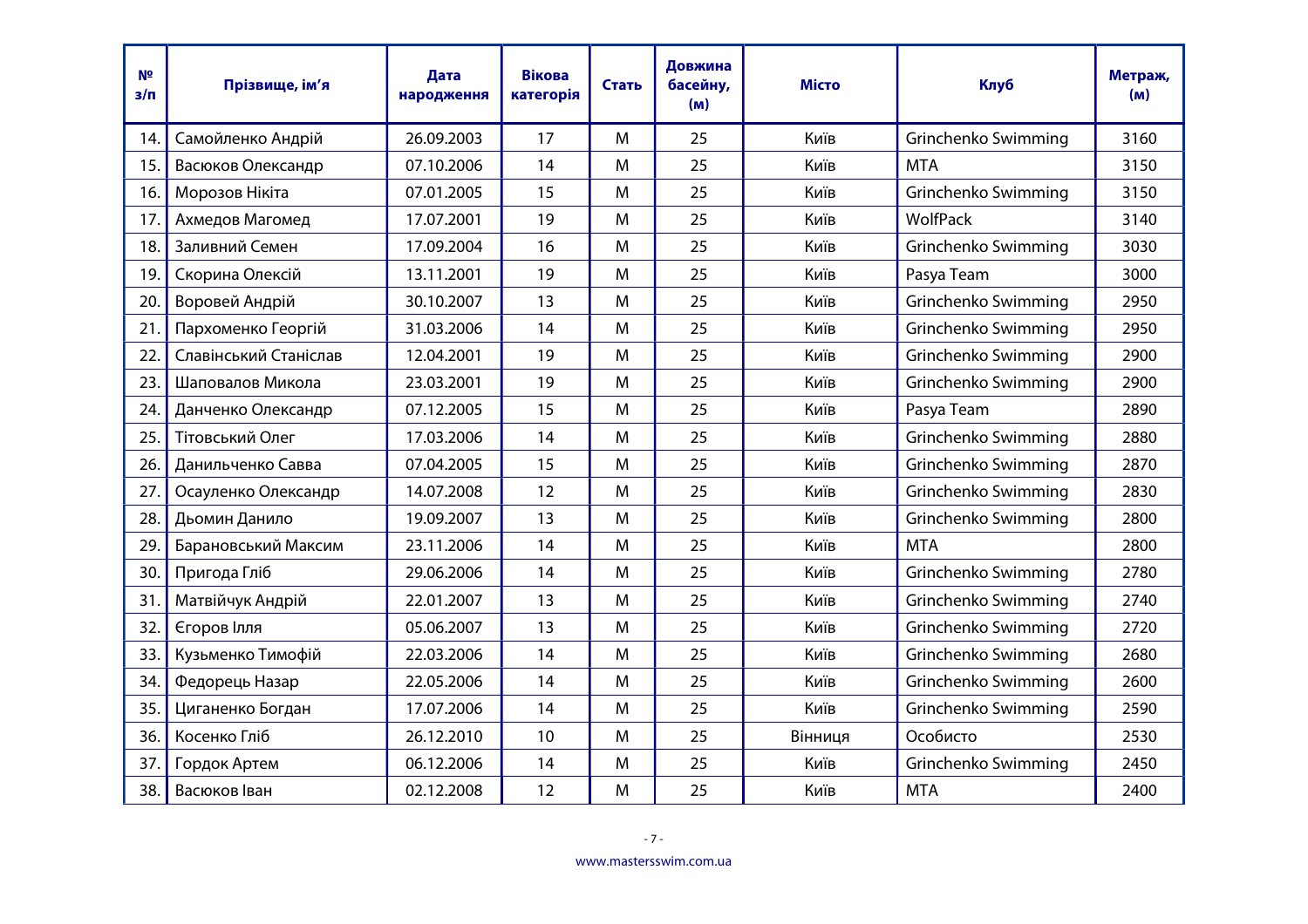| N <sup>2</sup><br>$3/\Pi$ | Прізвище, ім'я          | Дата<br>народження | <b>Вікова</b><br>категорія | Стать | Довжина<br>басейну,<br>(m) | <b>Місто</b> | <b>Клуб</b>          | Метраж,<br>(M) |
|---------------------------|-------------------------|--------------------|----------------------------|-------|----------------------------|--------------|----------------------|----------------|
| 39.                       | Будилевський Ярослав    | 28.07.2009         | 11                         | M     | 25                         | Київ         | Grinchenko Swimming  | 2320           |
| 40.                       | Лукашенко Артем         | 14.03.2007         | 13                         | M     | 25                         | Київ         | Grinchenko Swimming  | 2250           |
| 41.                       | Ващенко Юрій            | 25.06.2006         | 14                         | M     | 25                         | Київ         | Grinchenko Swimming  | 2250           |
| 42.                       | Сиротенко Михайло       | 13.04.2010         | 10                         | M     | 25                         | Київ         | <b>MTA</b>           | 2100           |
| 43.1                      | Лобода Ярослав          | 02.10.2007         | 13                         | M     | 25                         | Київ         | Pasya Team           | 1880           |
|                           | <b>ЧОЛОВІКИ (20-24)</b> |                    |                            |       |                            |              |                      |                |
| 1.                        | Івашко Кирило           | 1999               | $20 - 24$                  | M     | 25                         | Житомир      | Тріатлон             | 4290           |
| 2.                        | Квітка Кирило           | 1996               | $20 - 24$                  | M     | 25                         | Київ         | <b>Green Wave</b>    | 3980           |
| 3.                        | Бурачик Святослав       | 30.01.1999         | $20 - 24$                  | M     | 25                         | Київ         | <b>MTA</b>           | 3900           |
| 4.                        | Шимко Андрій            | 23.01.1996         | $20 - 24$                  | M     | 25                         | Київ         | Pasya Team           | 3150           |
| 5.                        | Заіченко Антон          | 1996               | $20 - 24$                  | M     | 25                         | Кременчук    | <b>RC</b> Kremen     | 2900           |
| 6.                        | Харечко Станіслав       | 14.06.1996         | $20 - 24$                  | M     | 25                         | Вараш        | Amber TRI Sports     | 2490           |
| 7.                        | Коляда Назар            | 27.08.1999         | $20 - 24$                  | M     | 25                         | Київ         | Grinchenko Swimming  | 2150           |
|                           | ЧОЛОВІКИ (25-29)        |                    |                            |       |                            |              |                      |                |
| 1.                        | Костенко Сергій         | 22.08.1992         | $25 - 29$                  | M     | 25                         | Київ         | Pasya Team           | 4200           |
| 2.                        | Слуцький Микола         | 03.03.1991         | $25 - 29$                  | M     | 25                         | Київ         | <b>Team Upstream</b> | 3670           |
| 3.                        | Невеля Сергій           | 04.08.1992         | $25 - 29$                  | M     | 25                         | Чубинське    | Чубинські Бобри      | 3550           |
| 4.                        | Чубатюк Андрій          | 1994               | $25 - 29$                  | M     | 25                         | Київ         | <b>Green Wave</b>    | 3340           |
| 5.                        | Лаврухін Олександр      | 19.08.1993         | $25 - 29$                  | M     | 25                         | Київ         | <b>MTA</b>           | 3330           |
| 6.                        | Шулипа Олександр        | 31.03.1994         | $25 - 29$                  | M     | 25                         | Вараш        | Amber TRI Sports     | 3320           |
| 7.                        | Касьянов Антон          | 23.04.1994         | $25 - 29$                  | M     | 25                         | Київ         | <b>Green Wave</b>    | 3300           |
| 8.                        | Лавров Філіп            | 16.03.1992         | $25 - 29$                  | M     | 25                         | Київ         | <b>Team Upstream</b> | 3200           |
| 9.                        | Рольский Олександр      | 09.02.1991         | $25 - 29$                  | M     | 25                         | Київ         | Особисто             | 3120           |
| 10.                       | Гурин Станіслав         | 16.09.1992         | $25 - 29$                  | M     | 50                         | Полтава      | Особисто             | 2880           |
| 11.                       | Геналюк Олег            | 10.06.1993         | $25 - 29$                  | M     | 25                         | Київ         | Pasya Team           | 2650           |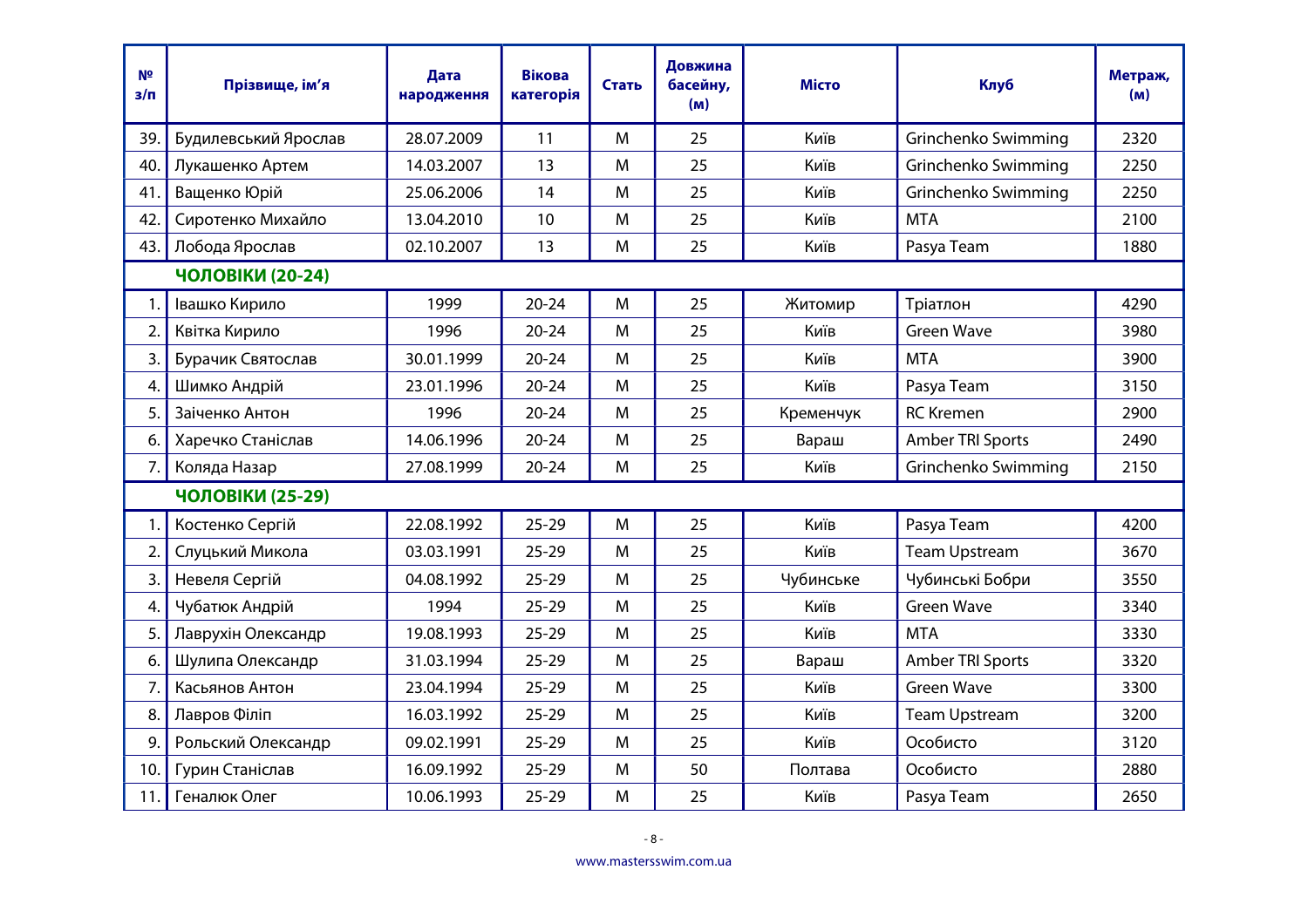| N <sup>2</sup><br>$3/\Pi$ | Прізвище, ім'я        | Дата<br>народження | <b>Вікова</b><br>категорія | Стать | Довжина<br>басейну,<br>(M) | <b>Місто</b>     | <b>Клуб</b>          | Метраж,<br>(M) |
|---------------------------|-----------------------|--------------------|----------------------------|-------|----------------------------|------------------|----------------------|----------------|
| 12.                       | Немашкало Дмитро      | 27.11.1995         | $25 - 29$                  | M     | 50                         | Полтава          | Особисто             | 2550           |
| 13.                       | Ковтун Максим         | 14.08.1995         | $25 - 29$                  | M     | 25                         | Київ             | Marlin               | 2450           |
| 14.                       | Маломуж Кирило        | 16.05.1994         | $25 - 29$                  | M     | 25                         | Київ             | WolfPack             | 2450           |
| 15.                       | Добряк Дмитро         | 16.07.1993         | $25 - 29$                  | M     | 50                         | Полтава          | Особисто             | 2240           |
| 16.                       | Фурхас Артем          | 03.11.1991         | $25 - 29$                  | M     | 50                         | Полтава          | Особисто             | 2150           |
|                           | ЧОЛОВІКИ (30-34)      |                    |                            |       |                            |                  |                      |                |
| 1.                        | Ковальов Леонід       | 03.03.1987         | $30 - 34$                  | M     | 25                         | Київ             | Marlin               | 4150           |
| 2.                        | Самойленко Євген      | 17.09.1987         | $30 - 34$                  | M     | 25                         | Київ             | <b>Green Wave</b>    | 4100           |
| 3.                        | Демчук Денис          | 20.12.1990         | $30 - 34$                  | M     | 50                         | Львів            | Особисто             | 3800           |
| 4.                        | Кірчик Сергій         | 1987               | $30 - 34$                  | M     | 25                         | Кременчук        | Кремень Мастерс      | 3670           |
| 5.                        | Куц Олександр         | 31.01.1990         | $30 - 34$                  | M     | 25                         | Київ             | Pasya Team           | 3650           |
| 6.                        | Богомол Євген         | 1988               | $30 - 34$                  | M     | 25                         | Кременчук        | Нафтохімік           | 3350           |
| 7.                        | Грицанчук Андрій      | 06.05.1989         | $30 - 34$                  | M     | 25                         | Івано-Франківськ | Особисто             | 3310           |
| 8.                        | Либа Артем            | 07.03.1986         | $30 - 34$                  | M     | 25                         | Київ             | Marlin               | 3300           |
| 9.                        | Маєвський Антон       | 25.08.1986         | $30 - 34$                  | M     | 25                         | Вараш            | Amber TRI Sports     | 3260           |
| 10.                       | Карпов Сергій         | 04.12.1986         | $30 - 34$                  | M     | 25                         | Київ             | <b>Team Upstream</b> | 3250           |
| 11.                       | Тищук Артем           | 09.10.1987         | $30 - 34$                  | M     | 25                         | Вараш            | Amber TRI Sports     | 3240           |
| 12.                       | Матковський Олександр | 24.04.1987         | $30 - 34$                  | M     | 25                         | Київ             | <b>Team Upstream</b> | 3170           |
| 13.                       | Лінивий Олександр     | 01.06.1990         | $30 - 34$                  | M     | 25                         | Київ             | <b>Green Wave</b>    | 3160           |
| 14.                       | Бабенко Денис         | 10.02.1987         | $30 - 34$                  | M     | 25                         | Київ             | <b>Green Wave</b>    | 2950           |
| 15.                       | Черненко Віктор       | 15.11.1985         | $30 - 34$                  | M     | 25                         | Київ             | <b>MTA</b>           | 2900           |
| 16.                       | Кудрик Олександр      | 25.05.1987         | $30 - 34$                  | M     | 25                         | Вараш            | Amber TRI Sports     | 2780           |
| 17.                       | Дармороз Ігор         | 08.06.1986         | $30 - 34$                  | M     | 25                         | Київ             | WolfPack             | 2770           |
| 18.                       | Бельский Артем        | 23.03.1988         | $30 - 34$                  | M     | 25                         | Київ             | WolfPack             | 2750           |
| 19.                       | Герц Іван             | 07.01.1988         | $30 - 34$                  | M     | 25                         | Київ             | <b>MTA</b>           | 2650           |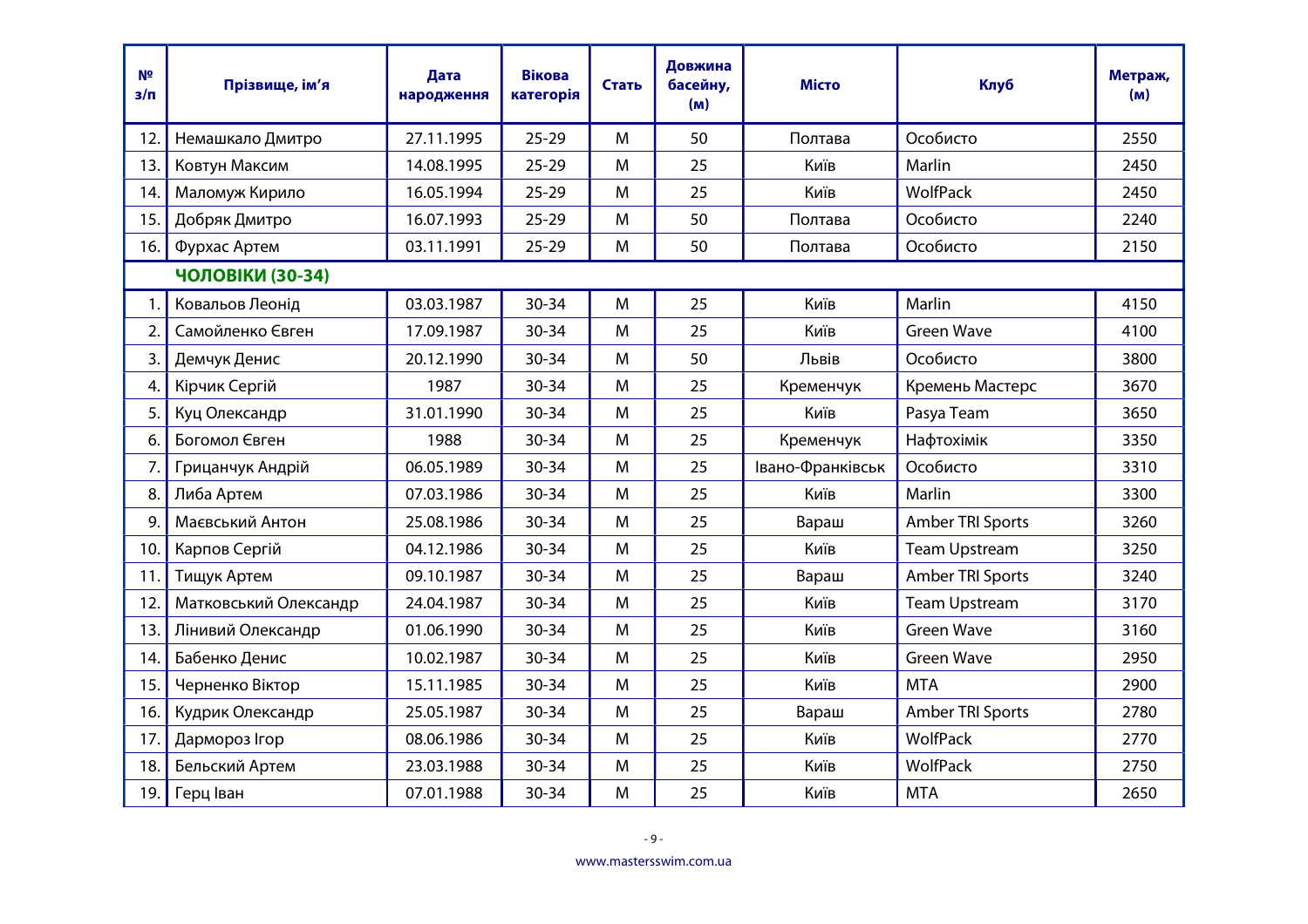| N <sup>2</sup><br>$3/\Pi$ | Прізвище, ім'я        | Дата<br>народження | <b>Вікова</b><br>категорія | Стать | Довжина<br>басейну,<br>(M) | <b>Місто</b> | <b>Клуб</b>        | Метраж,<br>(M) |
|---------------------------|-----------------------|--------------------|----------------------------|-------|----------------------------|--------------|--------------------|----------------|
| 20.                       | Третяк Ян             | 05.08.1986         | $30 - 34$                  | M     | 25                         | Київ         | Pasya Team         | 2600           |
| 21.                       | Межов Андрій          | 09.12.1985         | 30-34                      | M     | 25                         | Київ         | <b>MTA</b>         | 2550           |
| 22.                       | Мулявка Андрій        | 14.12.1986         | $30 - 34$                  | M     | 50                         | Полтава      | Особисто           | 2470           |
| 23.                       | Гура Сергій           | 05.04.1985         | $30 - 34$                  | M     | 25                         | Київ         | <b>MTA</b>         | 2450           |
| 24.                       | Кашинцев Богдан       | 10.03.1988         | 30-34                      | M     | 25                         | Київ         | Pasya Team         | 2380           |
| 25.                       | Світний Григорій      | 19.04.1990         | 30-34                      | M     | 25                         | Київ         | Pasya Team         | 2350           |
| 26.                       | Мойса Роман           | 1988               | $30 - 34$                  | M     | 25                         | Київ         | <b>Green Wave</b>  | 2300           |
| 27.                       | Пятько Михайло        | 25.12.1987         | $30 - 34$                  | M     | 50                         | Полтава      | Newrunclub         | 2160           |
|                           | ЧОЛОВІКИ (35-39)      |                    |                            |       |                            |              |                    |                |
| 1.                        | Кобижча Михайло       | 15.12.1985         | $35 - 39$                  | M     | 25                         | Київ         | Pasya Team         | 4260           |
| 2.                        | Ульянченко Тарас      | 24.01.1983         | $35 - 39$                  | M     | 25                         | Черкаси      | <b>PRIDE</b>       | 4090           |
| 3.                        | Славний Євген         | 03.06.1981         | $35 - 39$                  | M     | 25                         | Київ         | WolfPack           | 4070           |
| 4.                        | Савченко Ігор         | 17.08.1982         | $35 - 39$                  | M     | 50                         | Полтава      | Скажені карасі     | 3780           |
| 5.                        | Сербиновський Євгеній | 01.05.1982         | $35 - 39$                  | M     | 25                         | Вінниця      | Особисто           | 3720           |
| 6.                        | Косенко Михайло       | 10.02.1985         | 35-39                      | M     | 25                         | Вінниця      | Особисто           | 3640           |
| 7.                        | Гуменюк Олександр     | 1982               | $35 - 39$                  | M     | 25                         | Хмельницький | Особисто           | 3610           |
| 8.                        | Гарбаренко Олексій    | 23.10.1983         | $35 - 39$                  | M     | 25                         | Київ         | WolfPack           | 3560           |
| 9.                        | Яременко Олександр    | 15.01.1983         | $35 - 39$                  | M     | 50                         | Полтава      | Скажені карасі     | 3530           |
| 10.                       | Муравинець Сергій     | 02.04.1981         | $35 - 39$                  | M     | 25                         | Вараш        | <b>PAEC Team</b>   | 3440           |
| 11.                       | Бондаренко Руслан     | 27.12.1981         | $35 - 39$                  | M     | 50                         | Полтава      | Скажені карасі     | 3400           |
| 12.                       | Бондарєв Ігор         | 25.07.1985         | $35 - 39$                  | M     | 50                         | Полтава      | Скажені карасі     | 3390           |
| 13.                       | Зуйко Станіслав       | 17.05.1985         | $35 - 39$                  | M     | 25                         | Київ         | <b>WolfPack</b>    | 3350           |
| 14.                       | Герасим Роман         | 05.03.1984         | $35 - 39$                  | M     | 25                         | Чернівці     | WolfPack           | 3290           |
| 15.                       | Васильченко Євген     | 03.07.1982         | $35 - 39$                  | M     | 50                         | Львів        | Євро-Львів         | 3270           |
| 16.                       | Морару Андрій         | 21.02.1985         | $35 - 39$                  | M     | 25                         | Одеса        | Одеса Аква Мастерс | 3160           |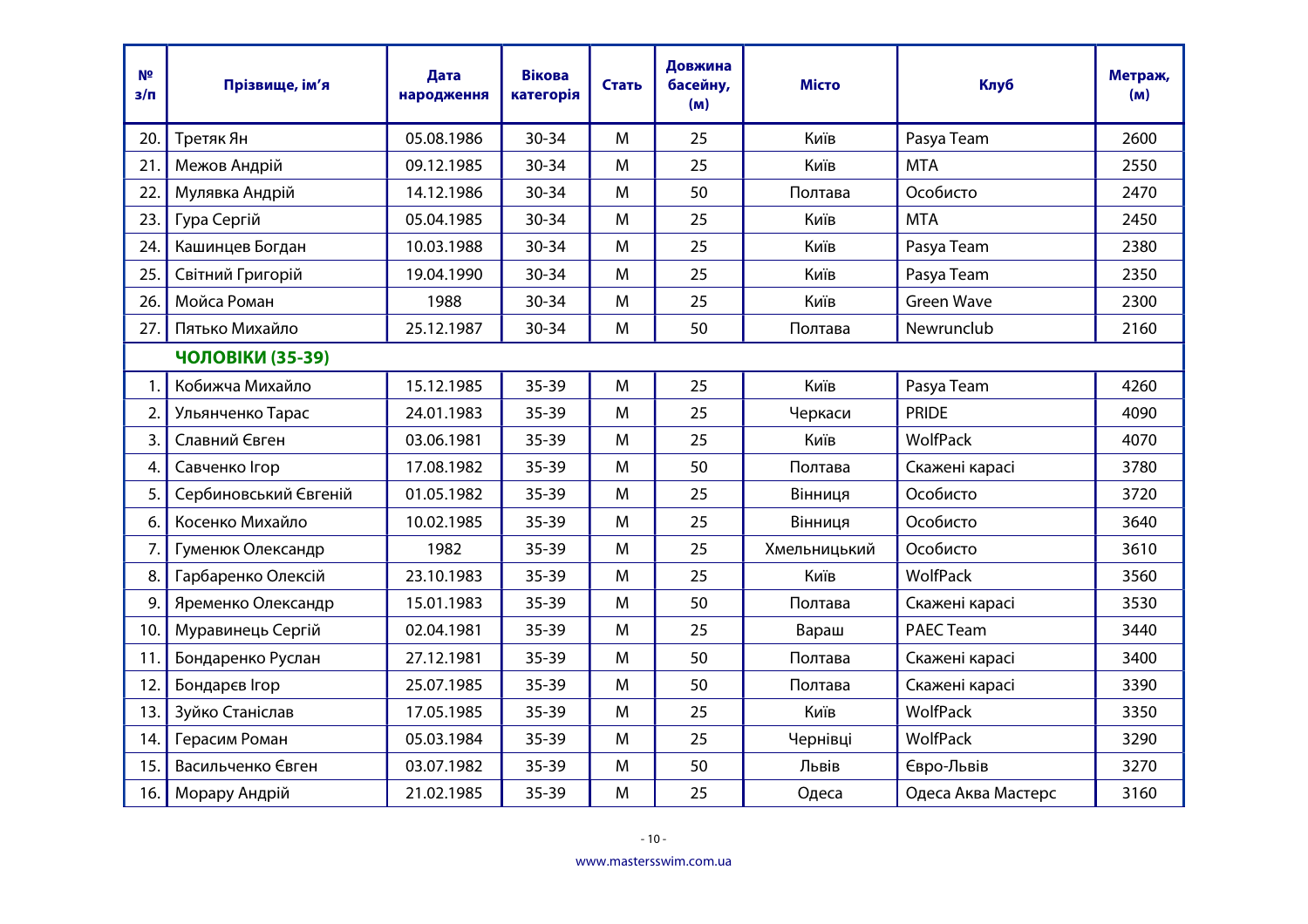| N <sup>2</sup><br>$3/\Pi$ | Прізвище, ім'я       | Дата<br>народження | <b>Вікова</b><br>категорія | Стать | Довжина<br>басейну,<br>(M) | <b>Місто</b> | <b>Клуб</b>                | Метраж,<br>(M) |
|---------------------------|----------------------|--------------------|----------------------------|-------|----------------------------|--------------|----------------------------|----------------|
| 17 <sub>1</sub>           | Кодак Олександр      | 1984               | $35 - 39$                  | M     | 25                         | Кременчук    | <b>Kodak Brothers Team</b> | 3150           |
| 18.                       | Блуд Володимир       | 20.05.1983         | $35 - 39$                  | M     | 25                         | Черкаси      | No Stars                   | 3150           |
| 19.                       | Сова Олексій         | 01.09.1982         | $35 - 39$                  | M     | 50                         | Полтава      | Скажені карасі             | 3030           |
| 20.                       | Зімокос Георгій      | 23.05.1980         | $35 - 39$                  | M     | 25                         | Дніпро       | Sota Team Dnepr            | 3010           |
| 21.                       | Квасников Максим     | 14.01.1982         | $35 - 39$                  | M     | 25                         | Київ         | Pasya Team                 | 2980           |
| 22.                       | Славгородскій Дмитро | 27.04.1982         | 35-39                      | M     | 25                         | Київ         | <b>Team Upstream</b>       | 2900           |
| 23.                       | Яворович Богдан      | 06.08.1984         | $35 - 39$                  | M     | 25                         | Київ         | <b>WolfPack</b>            | 2880           |
| 24.                       | Блажко Віталій       | 17.07.1983         | $35 - 39$                  | M     | 50                         | Полтава      | Newrunclub                 | 2840           |
| 25.                       | Сірук Микола         | 15.09.1984         | 35-39                      | M     | 25                         | Вараш        | Енергоатом                 | 2750           |
| 26.                       | Татаренко Михайло    | 31.08.1982         | $35 - 39$                  | M     | 25                         | Київ         | Pasya Team                 | 2720           |
| 27.                       | Єщенко Максим        | 27.04.1983         | $35 - 39$                  | M     | 25                         | Харків       | Сафарі                     | 2620           |
| 28.                       | Опара Микола         | 29.05.1983         | $35 - 39$                  | M     | 25                         | Київ         | Pasya Team                 | 2520           |
| 29.                       | Кривенко Володимир   | 04.04.1982         | $35 - 39$                  | M     | 25                         | Київ         | <b>Green Wave</b>          | 2460           |
| 30.                       | Талах Віталій        | 01.03.1985         | $35 - 39$                  | M     | 25                         | Вараш        | <b>PAEC Team</b>           | 2190           |
| 31.                       | Шульга Сергій        | 27.05.1983         | $35 - 39$                  | M     | 50                         | Полтава      | Poltavarandonneurs         | 2170           |
|                           | ЧОЛОВІКИ (40-44)     |                    |                            |       |                            |              |                            |                |
| 1.                        | Кокін Юрій           | 07.06.1977         | 40-44                      | M     | 25                         | Дніпро       | <b>Dnepr Masters</b>       | 4380           |
| 2.                        | Бондаренко Олександр | 20.06.1976         | 40-44                      | M     | 25                         | Житомир      | Житомир Аква Мастерс       | 4130           |
| 3.                        | Рибко Володимир      | 22.04.1979         | 40-44                      | M     | 50                         | Львів        | Євро-Львів                 | 4000           |
| 4.                        | Рассоха Сергій       | 21.10.1980         | 40-44                      | M     | 25                         | Черкаси      | <b>PRIDE</b>               | 3820           |
| 5.                        | Стрюченко Сергій     | 04.03.1980         | 40-44                      | M     | 50                         | Маріуполь    | Скажені карасі             | 3800           |
| 6.                        | Явіц В'ячеслав       | 16.02.1976         | 40-44                      | M     | 25                         | Чернівці     | Мастерс-Чернівці           | 3680           |
| 7.                        | Картальов Юрій       | 05.05.1979         | 40-44                      | M     | 50                         | Полтава      | Скажені карасі             | 3540           |
| 8.                        | Майдуков Сергій      | 1980               | 40-44                      | M     | 25                         | Київ         | <b>Green Wave</b>          | 3510           |
| 9.                        | Божко Костянтин      | 28.11.1977         | 40-44                      | M     | 25                         | Київ         | Особисто                   | 3400           |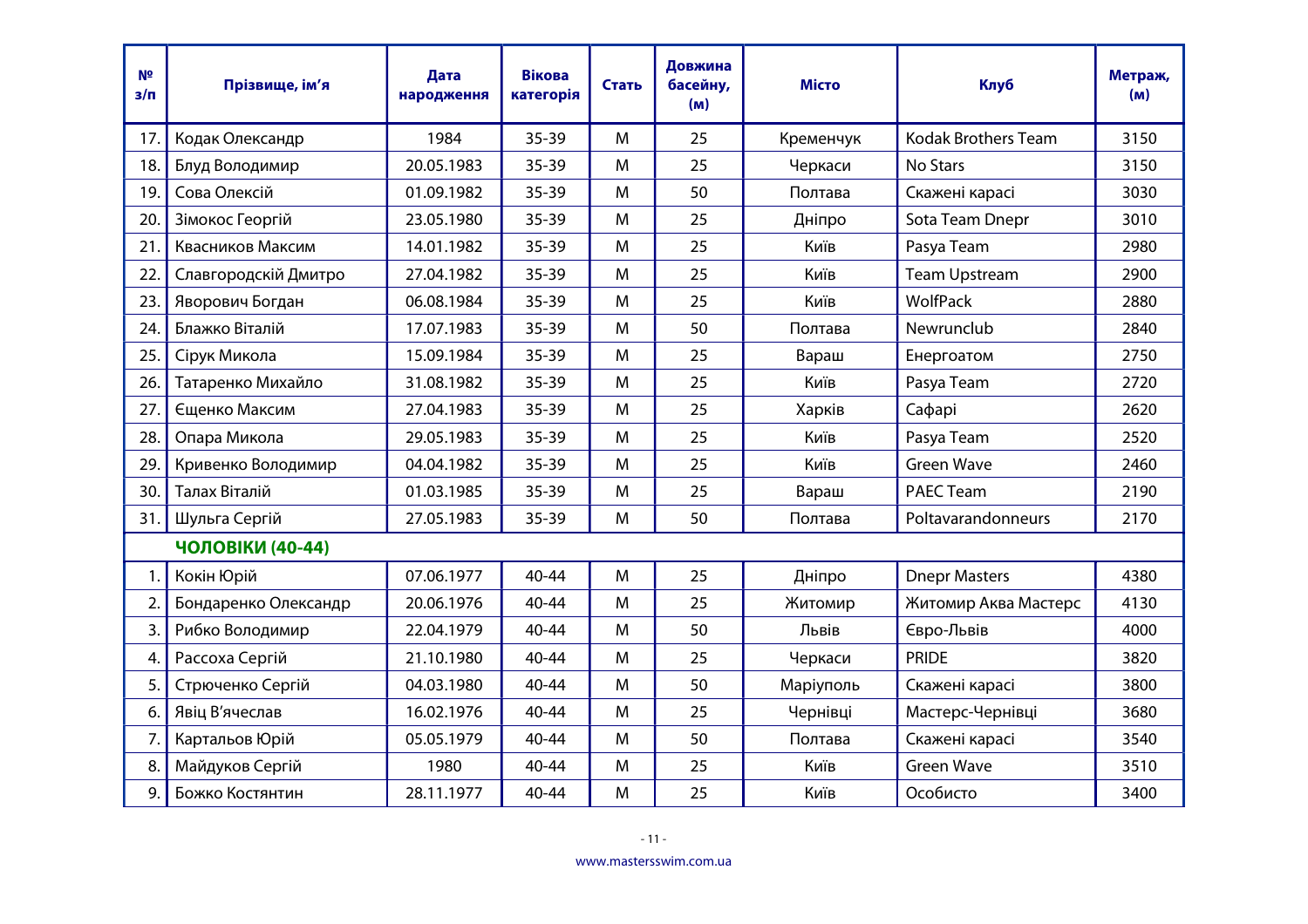| N <sup>2</sup><br>$3/\Pi$ | Прізвище, ім'я      | Дата<br>народження | <b>Вікова</b><br>категорія | Стать | Довжина<br>басейну,<br>(M) | <b>Місто</b> | <b>Клуб</b>          | Метраж,<br>(M) |  |
|---------------------------|---------------------|--------------------|----------------------------|-------|----------------------------|--------------|----------------------|----------------|--|
| 10.                       | Мельник Вадим       | 31.03.1978         | $40 - 44$                  | M     | 25                         | Чубинське    | Чубинські Бобри      | 3380           |  |
| 11.                       | Матвійчук В'ячеслав | 07.01.1980         | 40-44                      | M     | 25                         | Київ         | <b>WolfPack</b>      | 3350           |  |
| 12.                       | Бичков Денис        | 01.02.1979         | 40-44                      | M     | 50                         | Полтава      | Скажені карасі       | 3290           |  |
| 13.                       | Бичков Валерій      | 15.05.1976         | 40-44                      | M     | 25                         | Вараш        | Енергоатом           | 3250           |  |
| 14.                       | Гришко Олексій      | 19.10.1980         | 40-44                      | M     | 25                         | Харків       | Сафарі               | 3220           |  |
| 15.                       | Безп'ятов Андрій    | 30.06.1978         | 40-44                      | M     | 25                         | Київ         | Pasya Team           | 3200           |  |
| 16.                       | Янчишин Іван        | 24.12.1976         | 40-44                      | M     | 50                         | Львів        | Євро-Львів           | 3190           |  |
| 17.                       | Кольга Едуард       | 02.08.1977         | 40-44                      | M     | 25                         | Київ         | Pasya Team           | 3150           |  |
| 18.                       | Власов Дмитро       | 25.10.1980         | 40-44                      | M     | 25                         | Київ         | <b>Team Upstream</b> | 3150           |  |
| 19.                       | Герасименко Денис   | 12.10.1977         | 40-44                      | M     | 50                         | Полтава      | Скажені карасі       | 3070           |  |
| 20.                       | Поліщук Володимир   | 28.02.1976         | 40-44                      | M     | 25                         | Рівне        | Енергоатом           | 3050           |  |
| 21.                       | Андріяш Максим      | 03.12.1980         | $40 - 44$                  | M     | 25                         | Чернівці     | Актив-Мастерс        | 3000           |  |
| 22.                       | Барилко Андрій      | 18.05.1979         | 40-44                      | M     | 25                         | Чернівці     | Актив-Мастерс        | 2950           |  |
| 23.                       | Лобода Валерій      | 25.08.1978         | 40-44                      | M     | 50                         | Полтава      | Особисто             | 2870           |  |
| 24.                       | Зайцев Михайло      | 08.05.1978         | 40-44                      | M     | 25                         | Київ         | Pasya Team           | 2760           |  |
| 25.                       | Лобода Сергій       | 20.07.1978         | 40-44                      | M     | 25                         | Київ         | Pasya Team           | 2640           |  |
| 26.                       | Антоненко В'ячеслав | 19.07.1976         | $40 - 44$                  | M     | 50                         | Полтава      | Особисто             | 2170           |  |
| 27.                       | Кравченко Антон     | 18.02.1980         | 40-44                      | M     | 25                         | Київ         | Pasya Team           | 2140           |  |
| 28.                       | Карабаш Руслан      | 1978               | 40-44                      | M     | 25                         | Кременчук    | Особисто             | 1800           |  |
| 29.                       | Чжен Микола         | 03.10.1976         | $40 - 44$                  | M     | 25                         | Харків       | Сафарі               | 1610           |  |
|                           | ЧОЛОВІКИ (45-49)    |                    |                            |       |                            |              |                      |                |  |
| 1.                        | Мельник Дмитро      | 18.01.1974         | 45-49                      | M     | 25                         | Львів        | Євро-Львів           | 4090           |  |
| 2.                        | Писаренко Олег      | 24.03.1972         | 45-49                      | M     | 25                         | Чернівці     | Мастерс-Чернівці     | 3870           |  |
| 3.                        | Поровай Дмитро      | 20.10.1973         | 45-49                      | M     | 50                         | Полтава      | Скажені карасі       | 3770           |  |
| 4.                        | Негребецький Ігор   | 05.05.1970         | 45-49                      | M     | 50                         | Полтава      | Скажені карасі       | 3480           |  |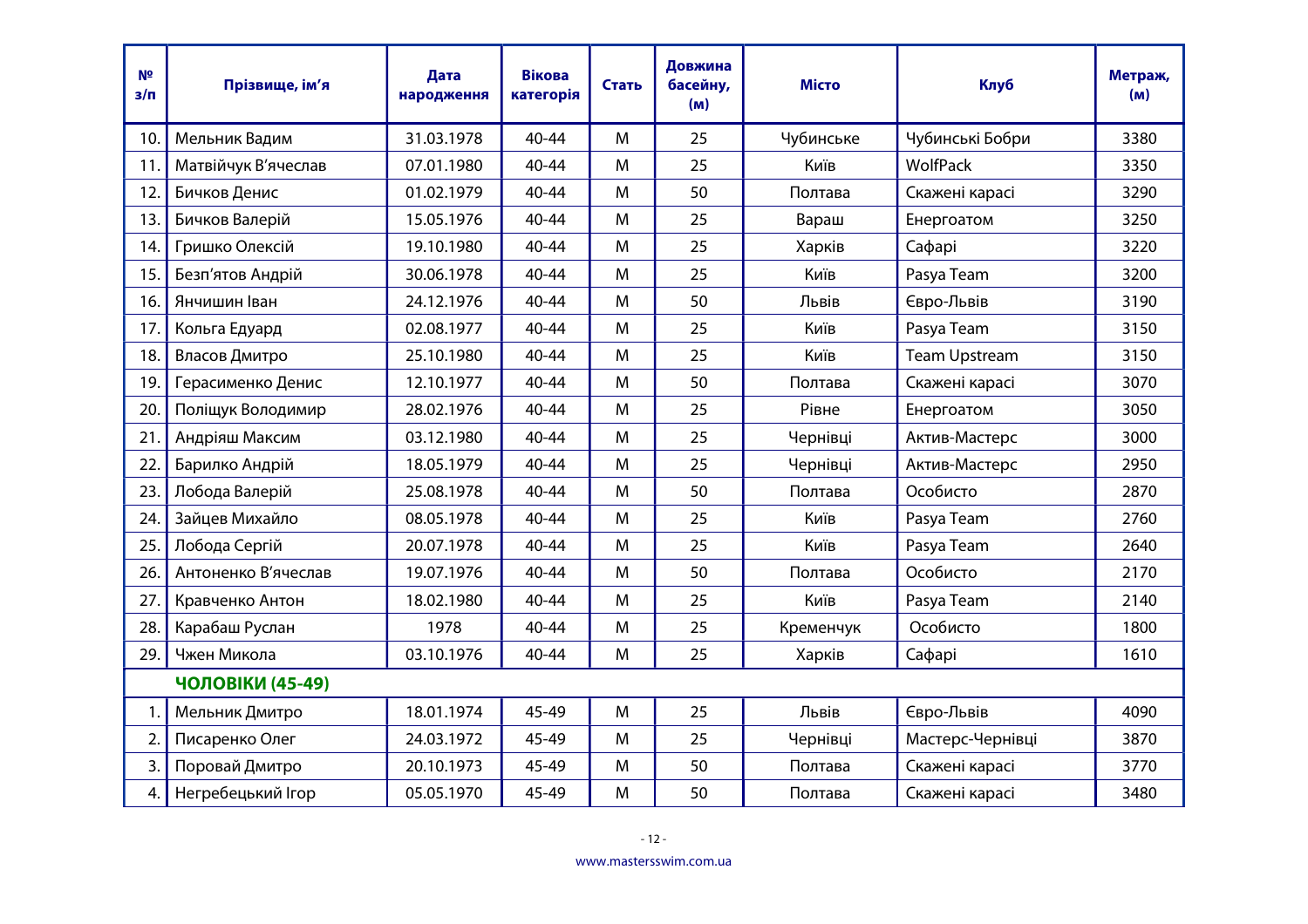| N <sup>2</sup><br>$3/\Pi$ | Прізвище, ім'я      | Дата<br>народження | <b>Вікова</b><br>категорія | Стать | Довжина<br>басейну,<br>(M) | <b>Місто</b> | <b>Клуб</b>          | Метраж,<br>(M) |  |
|---------------------------|---------------------|--------------------|----------------------------|-------|----------------------------|--------------|----------------------|----------------|--|
| 5.                        | Лобунець Юрій       | 02.12.1972         | 45-49                      | M     | 25                         | Київ         | <b>Team Upstream</b> | 3350           |  |
| 6.                        | Досенко Владислав   | 18.02.1974         | 45-49                      | M     | 25                         | Київ         | <b>WolfPack</b>      | 3240           |  |
| 7.                        | Попенок Дмитро      | 22.06.1972         | 45-49                      | M     | 25                         | Харків       | Сафарі               | 3210           |  |
| 8.                        | Сабчук Микола       | 16.02.1972         | 45-49                      | M     | 25                         | Харків       | Сафарі               | 3200           |  |
| 9.                        | Синюков Юрій        | 26.10.1972         | 45-49                      | M     | 25                         | Харків       | Сафарі               | 3200           |  |
| 10.                       | Білобров Володимир  | 1975               | 45-49                      | M     | 25                         | Київ         | Спортлайф Борщагівка | 3150           |  |
| 11.                       | Резниченко Геннадій | 23.11.1971         | 45-49                      | M     | 25                         | Київ         | Pasya Team           | 2910           |  |
| 12.                       | Козін Кирило        | 09.09.1971         | 45-49                      | M     | 25                         | Київ         | <b>MTA</b>           | 2900           |  |
| 13.                       | Мілованов Юрій      | 1973               | 45-49                      | M     | 25                         | Житомир      | Топ Ран Житомир      | 2890           |  |
| 14.                       | Базалійский Олег    | 17.01.1974         | 45-49                      | M     | 25                         | Київ         | <b>Green Wave</b>    | 2880           |  |
| 15.                       | Шморгун Олександр   | 16.07.1975         | 45-49                      | M     | 25                         | Київ         | WolfPack             | 2860           |  |
| 16.                       | Мельник В'ячеслав   | 1972               | 45-49                      | M     | 25                         | Вінниця      | Особисто             | 2780           |  |
| 17.                       | Синюков Сергій      | 26.10.1972         | 45-49                      | M     | 25                         | Харків       | Сафарі               | 2740           |  |
| 18.                       | Левченко Іван       | 26.04.1975         | 45-49                      | M     | 25                         | Київ         | Pasya Team           | 2250           |  |
| 19.                       | Харечко Анатолій    | 27.10.1971         | 45-49                      | M     | 25                         | Вараш        | Amber TRI Sports     | 1450           |  |
|                           | ЧОЛОВІКИ (50-54)    |                    |                            |       |                            |              |                      |                |  |
| 1.                        | Костріца Андрій     | 21.11.1966         | 50-54                      | M     | 25                         | Житомир      | Житомир Аква Мастерс | 3990           |  |
| 2.                        | Поташев Олександр   | 24.08.1970         | 50-54                      | M     | 25                         | Харків       | Сафарі               | 3850           |  |
| 3.                        | Щукін Олег          | 25.09.1965         | 50-54                      | M     | 50                         | Львів        | Євро-Львів           | 3670           |  |
| 4.                        | Гусаров Павло       | 02.12.1966         | 50-54                      | M     | 25                         | Житомир      | Житомир Аква Мастерс | 3470           |  |
| 5.                        | Зарапин Олександр   | 10.08.1968         | 50-54                      | M     | 25                         | Харків       | Сафарі               | 3240           |  |
| 6.                        | Легкий Олег         | 16.06.1970         | 50-54                      | M     | 25                         | Київ         | Pasya Team           | 3200           |  |
| 7.                        | Яськевич Ігор       | 13.11.1966         | 50-54                      | M     | 50                         | Львів        | Євро-Львів           | 3110           |  |
| 8.                        | Бесарабов Олег      | 29.05.1967         | 50-54                      | M     | 50                         | Полтава      | Особисто             | 2880           |  |
| 9.                        | Даниленко Володимир | 04.06.1967         | 50-54                      | M     | 25                         | Харків       | Сафарі               | 2750           |  |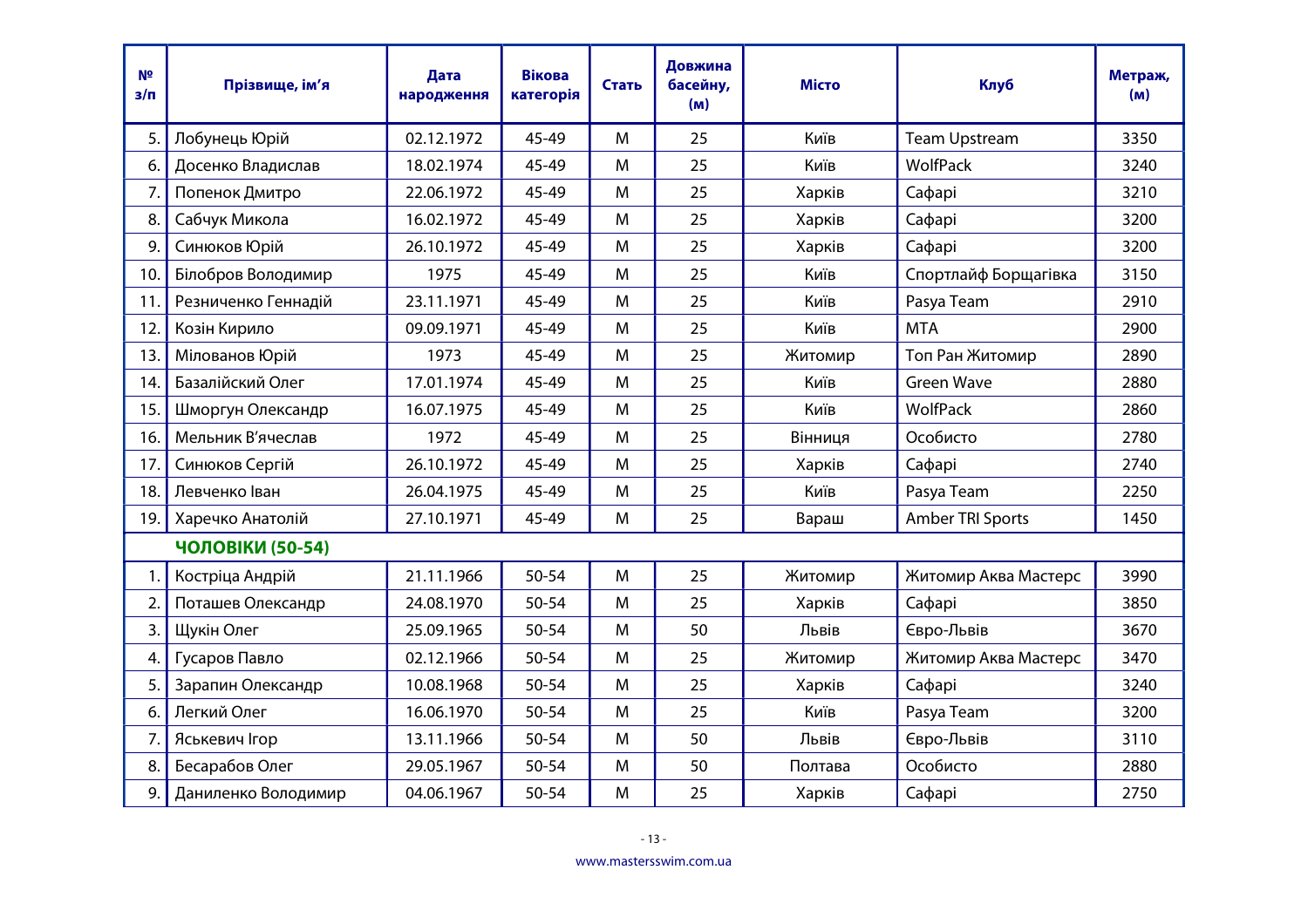| N <sup>2</sup><br>$3/\Pi$ | Прізвище, ім'я       | Дата<br>народження | <b>Вікова</b><br>категорія | Стать | Довжина<br>басейну,<br>(M) | <b>Місто</b> | <b>Клуб</b>      | Метраж,<br>(M) |  |  |
|---------------------------|----------------------|--------------------|----------------------------|-------|----------------------------|--------------|------------------|----------------|--|--|
| 10.                       | Корнейчук Олександр  | 02.08.1964         | $50 - 54$                  | M     | 25                         | Чернівці     | Актив-Мастерс    | 2630           |  |  |
| 11.                       | Тимофеєнко Олег      | 11.05.1967         | 50-54                      | M     | 25                         | Харків       | Сафарі           | 2240           |  |  |
| 12.                       | Прит Олександр       | 01.01.1969         | 50-54                      | M     | 25                         | Вараш        | Amber TRI Sports | 2210           |  |  |
| 13.                       | Кірйонок Євген       | 1969               | $50 - 54$                  | M     | 25                         | Кременчук    | Ветерани АТО     | 2000           |  |  |
| ЧОЛОВІКИ (55-59)          |                      |                    |                            |       |                            |              |                  |                |  |  |
| 1.                        | Михайлюк Валентин    | 22.02.1962         | 55-59                      | M     | 25                         | Вінниця      | Чубинські Бобри  | 3860           |  |  |
| 2.                        | Дмитров Сергій       | 01.01.1966         | 55-59                      | M     | 50                         | Кривий Ріг   | Кривбас Мастерс  | 3530           |  |  |
| 3.                        | Медведєв Ігор        | 09.08.1962         | $55 - 59$                  | M     | 25                         | Одеса        | <b>NoStars</b>   | 3500           |  |  |
| 4.                        | Біронт Олег          | 27.04.1962         | 55-59                      | M     | 50                         | Львів        | Євро-Львів       | 3480           |  |  |
| 5.                        | Беліченко Микола     | 05.03.1969         | 55-59                      | M     | 25                         | Чернівці     | Актив-Мастерс    | 3380           |  |  |
| 6.                        | Лобанов Андрій       | 16.03.1962         | 55-59                      | M     | 50                         | Полтава      | Скажені карасі   | 3350           |  |  |
| 7.                        | Золотько Віктор      | 27.10.1964         | 55-59                      | M     | 50                         | Київ         | Гаврилич Мастерс | 3250           |  |  |
| 8.                        | Колесник Юрій        | 20.03.1963         | 55-59                      | M     | 25                         | Вараш        | Енергоатом       | 3230           |  |  |
| 9.                        | Бабаков В'ячеслав    | 14.03.1964         | 55-59                      | M     | 25                         | Київ         | Pasya Team       | 3210           |  |  |
| 10.                       | Роєнко Володимир     | 22.04.1962         | 55-59                      | M     | 25                         | Чубинське    | Чубинські Бобри  | 3200           |  |  |
| 11.                       | Шилюк Віктор         | 17.04.1961         | 55-59                      | M     | 25                         | Вараш        | Енергоатом       | 3090           |  |  |
| 12.                       | Форостяний Олександр | 1962               | 55-59                      | M     | 25                         | Світловодськ | Спорт для всіх   | 2030           |  |  |
| 13.                       | Крук Віктор          | 1961               | 55-59                      | M     | 25                         | Кременчук    | Ветерани АТО     | 1800           |  |  |
|                           | ЧОЛОВІКИ (60-64)     |                    |                            |       |                            |              |                  |                |  |  |
| 1.                        | Фесенко Сергій       | 29.01.1959         | 60-64                      | M     | 25                         | Чубинське    | Чубинські Бобри  | 4110           |  |  |
| 2.                        | Баландін Олексій     | 24.11.1956         | 60-64                      | M     | 25                         | Кривий Ріг   | Кривбас Мастерс  | 3700           |  |  |
| 3.                        | Плишко Володимир     | 20.07.1960         | 60-64                      | M     | 25                         | Чубинське    | Чубинські Бобри  | 3100           |  |  |
| 4.                        | Дружин Олег          | 20.04.1956         | $60 - 64$                  | M     | 25                         | Чубинське    | Чубинські Бобри  | 2550           |  |  |
| 5.                        | Саторнік Андрій      | 24.09.1959         | $60 - 64$                  | M     | 25                         | Чубинське    | Чубинські Бобри  | 2320           |  |  |
| ЧОЛОВІКИ (65-69)          |                      |                    |                            |       |                            |              |                  |                |  |  |